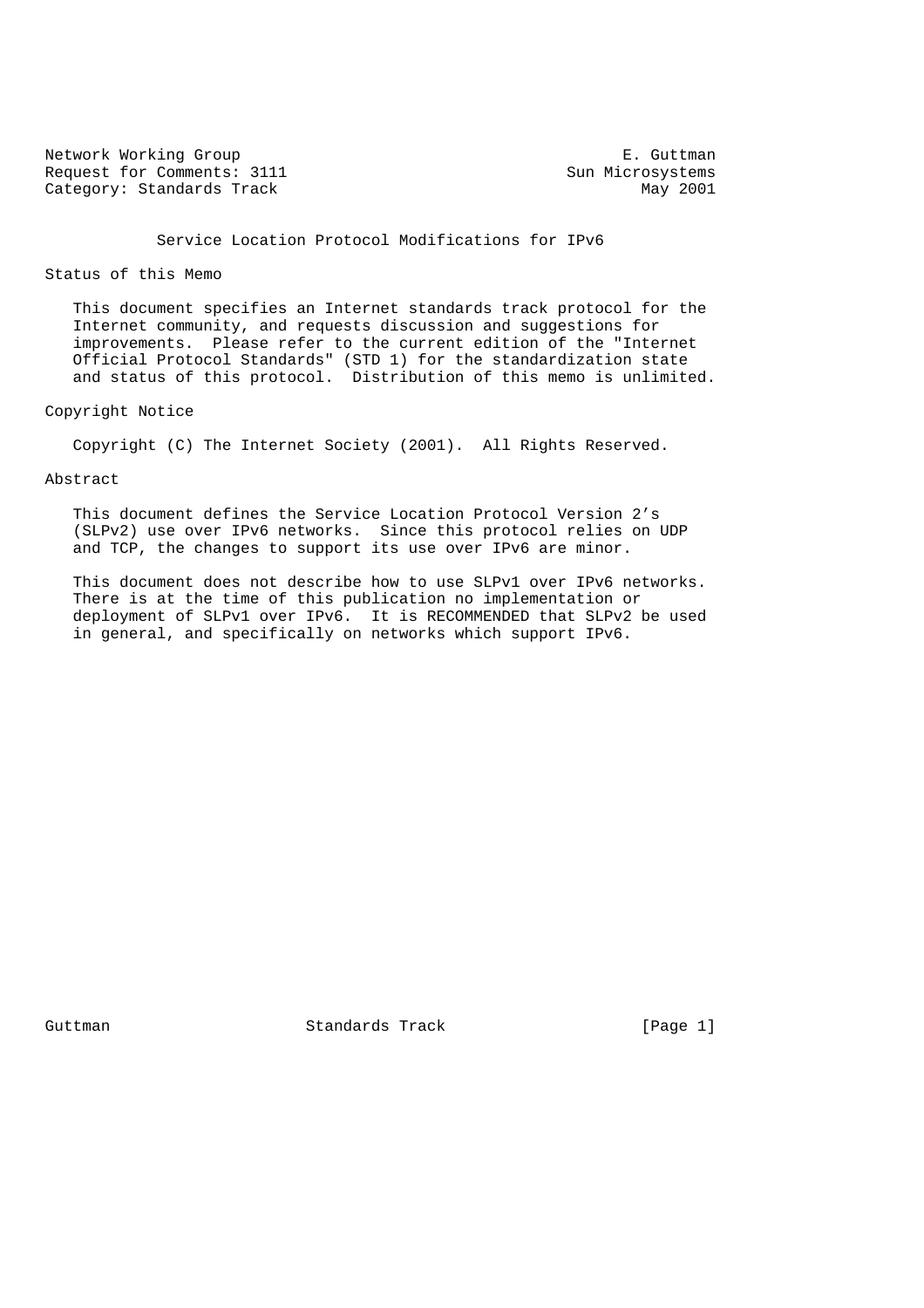Table of Contents

| 1.    |  | Introduction |                                                  |  |  |  |  |  |  |  |  |  | -2                      |
|-------|--|--------------|--------------------------------------------------|--|--|--|--|--|--|--|--|--|-------------------------|
| 2.    |  |              | Eliminating support for broadcast SLP requests   |  |  |  |  |  |  |  |  |  | $\overline{\mathbf{3}}$ |
| 3.    |  |              | Address Specification for IPv6 Addresses in URLs |  |  |  |  |  |  |  |  |  | 3                       |
| 4.    |  |              | SLP multicast behavior over IPv6                 |  |  |  |  |  |  |  |  |  | 4                       |
| 4.1.  |  |              | SLPv2 Multicast Group-IDs for IPv6               |  |  |  |  |  |  |  |  |  | 4                       |
| 4.2.  |  |              | SLPv2 Scoping Rules for IPv6                     |  |  |  |  |  |  |  |  |  | -5                      |
| 4.2.1 |  |              | Joining SLPv2 Multicast Groups                   |  |  |  |  |  |  |  |  |  | 5                       |
| 4.2.2 |  |              | Sending SLPv2 Multicast Messages                 |  |  |  |  |  |  |  |  |  | 6                       |
| 4.2.3 |  |              | Rules for Message Processing                     |  |  |  |  |  |  |  |  |  | -6                      |
| 4.2.4 |  |              | SLPv2 Agents with multiple interfaces            |  |  |  |  |  |  |  |  |  | 7                       |
|       |  |              |                                                  |  |  |  |  |  |  |  |  |  | -7                      |
|       |  |              |                                                  |  |  |  |  |  |  |  |  |  | -8                      |
|       |  |              |                                                  |  |  |  |  |  |  |  |  |  | - 8                     |
|       |  |              |                                                  |  |  |  |  |  |  |  |  |  |                         |
| 5.    |  |              | IANA Considerations 10                           |  |  |  |  |  |  |  |  |  |                         |
| 6.    |  |              | Security Considerations 10                       |  |  |  |  |  |  |  |  |  |                         |
|       |  |              |                                                  |  |  |  |  |  |  |  |  |  |                         |
|       |  |              |                                                  |  |  |  |  |  |  |  |  |  | 11                      |
|       |  |              |                                                  |  |  |  |  |  |  |  |  |  | 12                      |
|       |  |              | Full Copyright Statement 13                      |  |  |  |  |  |  |  |  |  |                         |
|       |  |              |                                                  |  |  |  |  |  |  |  |  |  |                         |

#### 1. Introduction

 The Service Location Protocol (SLP) provides a scalable framework for the discovery and selection of network services. Using this protocol, computers using IP based networks no longer need so much static configuration of network services for network based applications. This is especially important as computers become more portable, and users less tolerant of or less able to fulfill the demands of network administration.

 The following are changes required to have the Service Location Protocol work over IPv6. These changes include:

- Eliminating support for broadcast SLP requests
- Address Specification for IPv6 Addresses in URLs
- Use of IPv6 multicast addresses and IPv6 address scopes
- Restricted Propagation of Service Advertisements

 The key words "MUST", "MUST NOT", "REQUIRED", "SHALL", "SHALL NOT", "SHOULD", "SHOULD NOT", "RECOMMENDED", "MAY", and "OPTIONAL" in this document are to be interpreted as described in [4].

Guttman Standards Track [Page 2]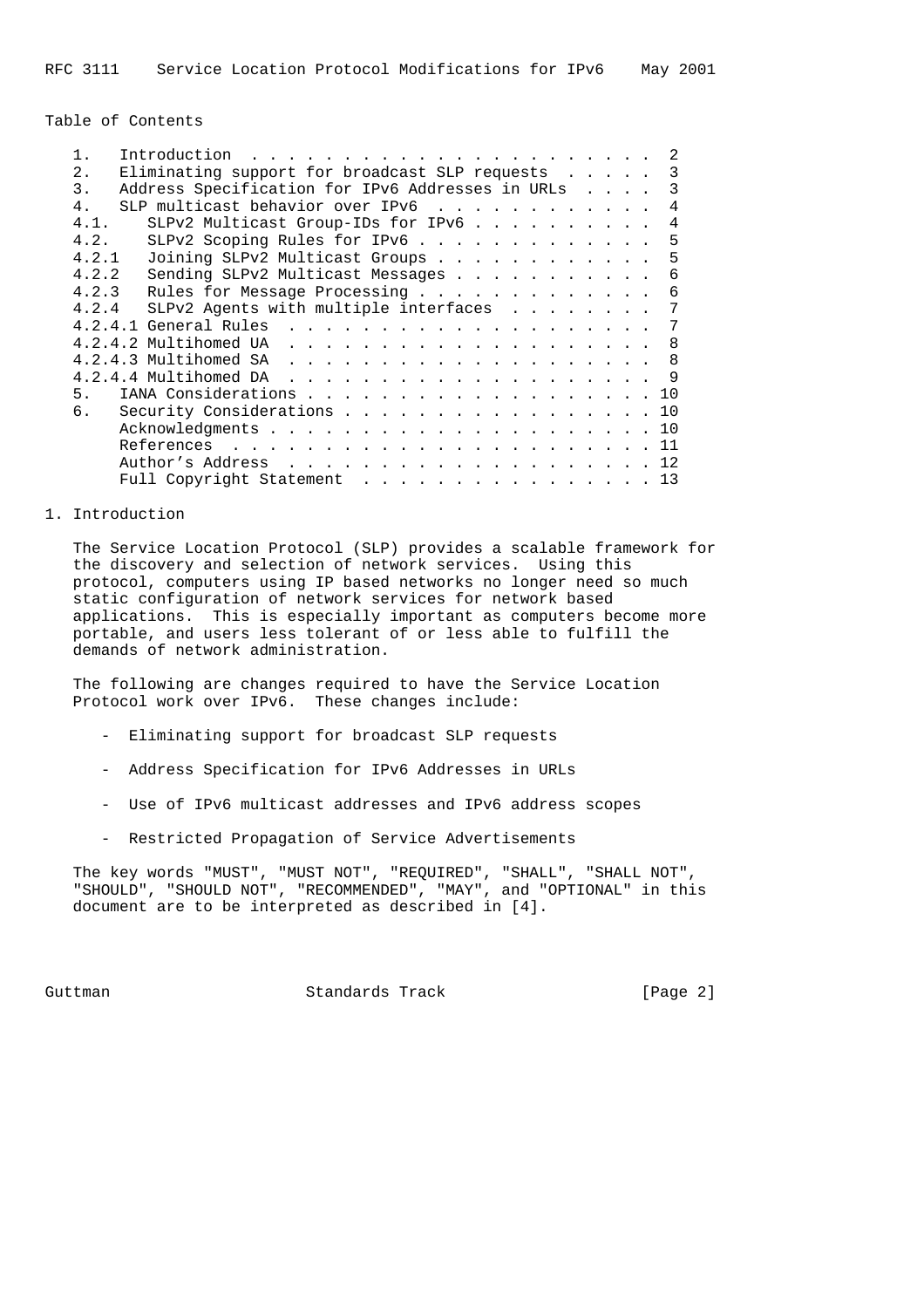#### 2. Eliminating support for broadcast SLP requests

 Service Location over IPv4 allows broadcasts to send Service Location request messages. IPv6 makes use of link-local multicast in place of broadcast. Broadcast-only configuration for SLP is not supported under IPv6. If a User Agent wishes to make a request to discover Directory Agents or make a request of multiple Service Agents, the User Agent must multicast the request to the appropriate multicast address.

 This change modifies the requirements described in Section 6.1 (Use of Ports, UDP and Multicast) of the Service Location Protocol [2].

### 3. Address Specification for IPv6 Addresses in URLs

 Whenever possible the DNS [5] name of the service should be used rather than the numerical representation described in this section.

 Service Location allows the use of the protocol without the benefit of DNS. This is relevant when a group of systems is connected to build a network without any previous configuration of servers to support this network. When Service Location is used in this manner, numerical addresses must be used to identify the location of services.

 The format of a "service:" URL is defined in [6]. This URL is an "absolute URI" as defined by [7].

 A numerical IPv6 address, such as may be used in a "service:" URL, is specified as in [8]. The textual representation defined for literal IPv6 addresses in [9]:

|  | $ipv6$ -addr = "[" num-addr "]"                         |  |  |  |
|--|---------------------------------------------------------|--|--|--|
|  | num-addr = ; Text represented IPv6 address syntax is as |  |  |  |
|  | ; specified in RFC 2373 [8], Section 2.2,               |  |  |  |

Examples:

 This is a site-local scoped address, as could be used in a SLP DAAdvert message.

service:directory-agent://[FEC0::323:A3F9:25ff:fe91:109D]

 This is a link-local scoped address, as could be used by a SA to advertise its service on a IPv6 network with no routers or DNS service.

service:printer:ipp://[FE80::a15A:93ff:fe5D:B098]:8080/path

Guttman **Standards Track** [Page 3]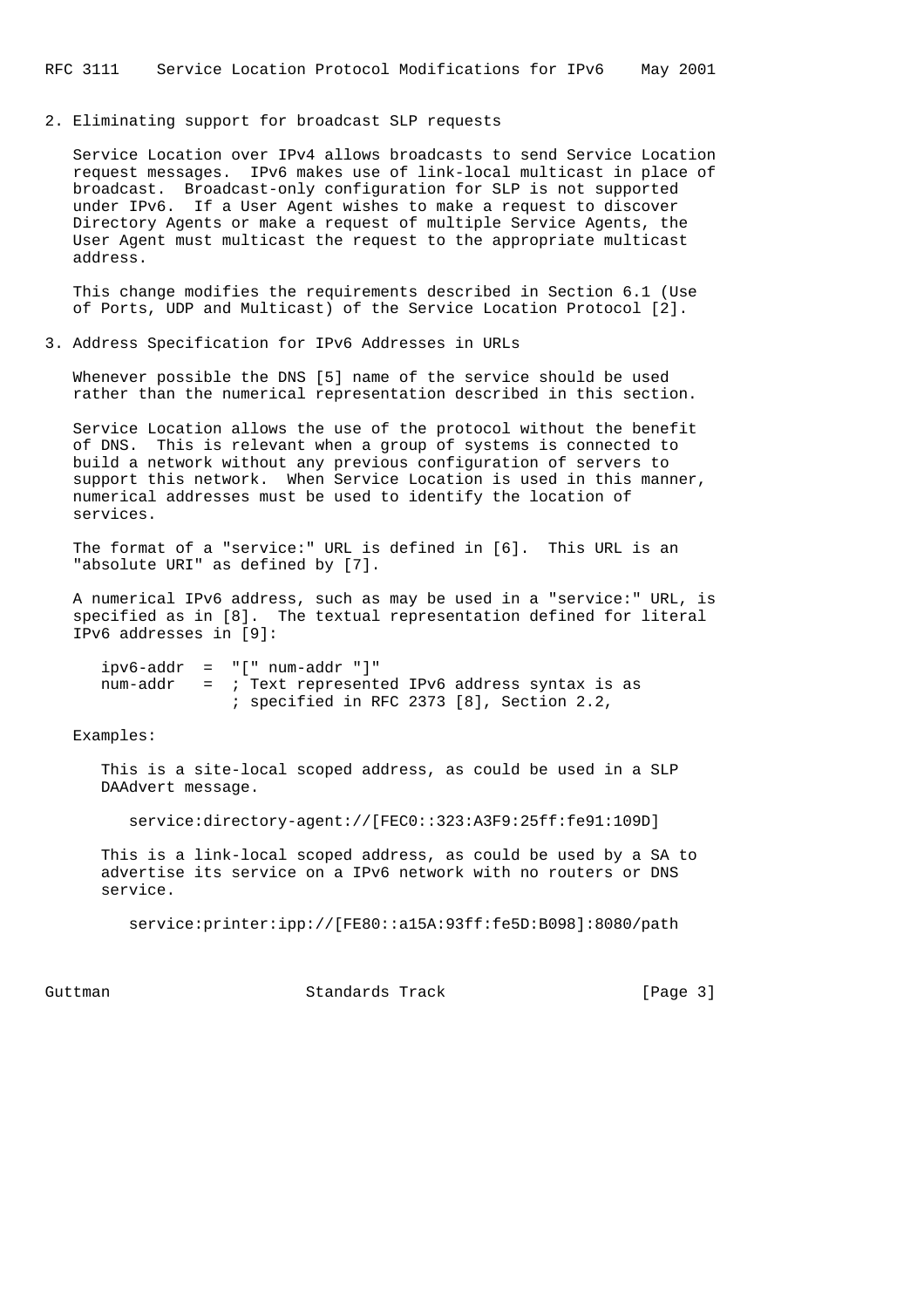### 4. SLP multicast and unicast behavior over IPv6

 Section 4.1 describes how different multicast addresses are used for transmitting and receiving SLPv2 messages over IPv6. Section 4.2 defines rules for the use of these addresses and covers scoped address issues in general.

4.1 SLPv2 Multicast Group-IDs for IPv6

 SLPv2 for IPv4 specifies only one multicast address, relative to an Administratively Scoped Address range [11]. The reason only one address was used is that there are only 256 relative assignments available for this purpose. IPv6, on the other hand, has scoped addresses and enough space for a range of assignments.

SLPv2 for IPv6 uses the following multicast group-id assignments:

| FFOX:0:0:0:0:0:0:116     | SVRLOC           |
|--------------------------|------------------|
| FF0X:0:0:0:0:0:0:0:123   | SVRLOC-DA        |
| FF0X:0:0:0:0:0:1:1000    | Service Location |
| $-FF0X:0:0:0:0:0:1:13FF$ |                  |

 These group-ids are combined with the scope prefix of the scope to which the multicast message is to be sent.

 The SVRLOC group-id is used for the following messages: Service Type Request and Attribute Request messages.

 The SVRLOC-DA group-id is used for multicast Service Requests for the "service:directory-agent" service type. Also, DAs send unsolicited DA Advert messages to the SVRLOC-DA multicast group-id.

 All other multicast Service Request messages are sent to the appropriate Service Location multicast group-id. SAs join the groups which correspond to the Service Types of the services they advertise. The group-id is determined using the algorithm provided in SLPv1 [3]. The Service Type string used in the SrvRqst is hashed to a value from 0-1023. This determines the offset into the FF0X::1:1000-13FF range.

The hash algorithm is defined as follows:

 An unsigned 32 bit value V is initialized to 0. Each byte of the Service Type UTF-8 [12] encoded string value is considered consecutively. The current value V is multiplied by 33, then the value of the current string byte is added. Each byte in the Service Type string is processed in this manner. The result is contained in the low order 10 bits of V. For example, the following code implements this algorithm:

Guttman **Standards Track** [Page 4]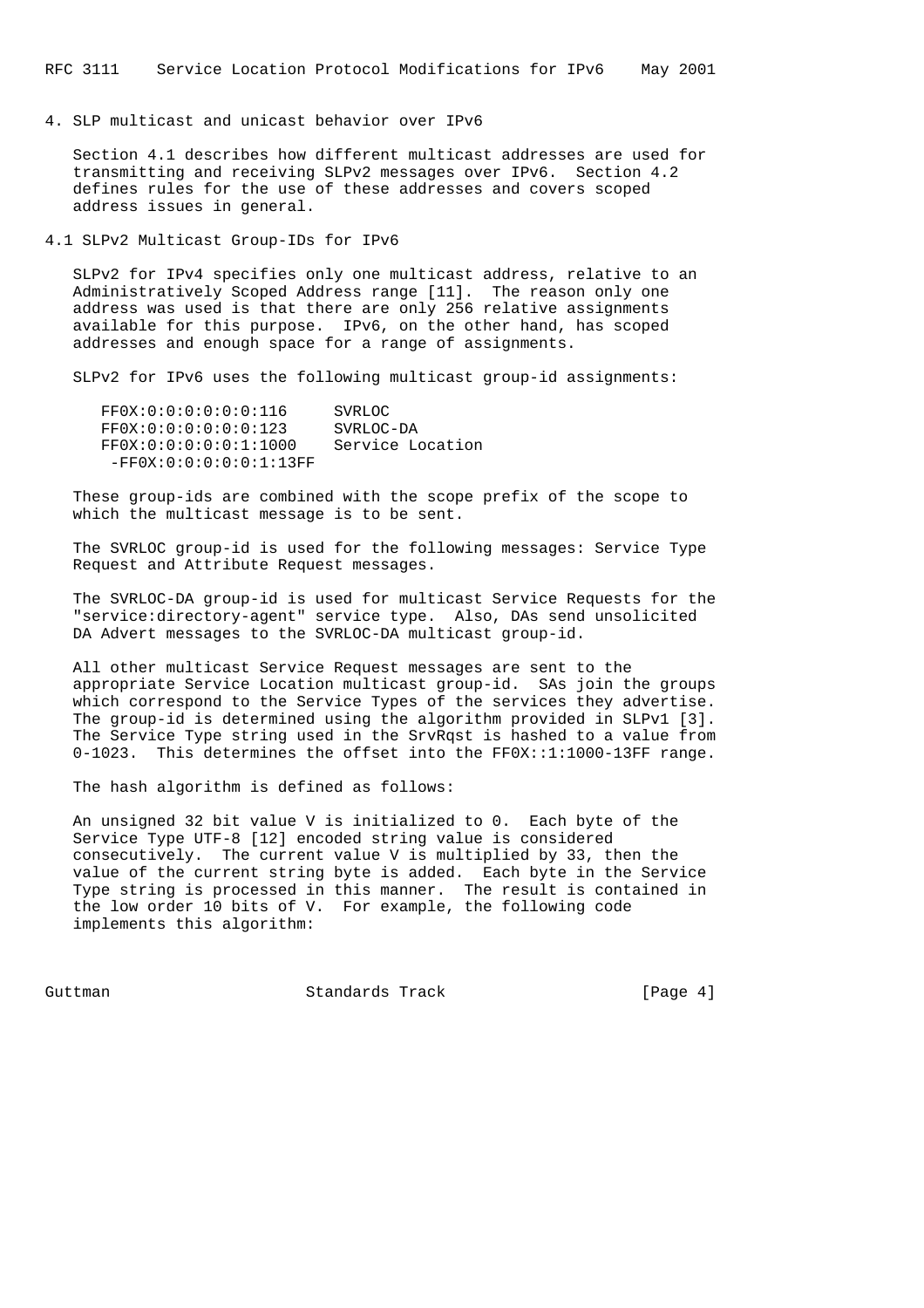```
 unsigned long slp_hash(const char *pc, unsigned int len) {
          unsigned long h = 0;
         while (len-- != 0) {
             h * = 33;h = *pc++; }
         return (0x3FF & h); /* round to a range of 0-1023 */
      }
```
### 4.2 SLPv2 Scoping Rules for IPv6

 IPv6 provides different scopes for interface address configuration and multicast addresses. A SLPv2 Agent might discover services that it cannot use or not discover services which it could use unless rules are given to prevent this.

 Say a SLPv2 UA, for example, could request a service using site-local scope multicast and obtain a service: URL containing a link-local literal address. If the service referred to were not on the same link as the SLPv2 UA, the service could not be reached.

4.2.1 Joining SLPv2 Multicast Groups

 A SLPv2 Agent MAY send a multicast message using any scope which it is allowed to (see section 4.2.2). A SA and a DA MUST join all groups to which a SLPv2 Agent may send a message. This ensures that the SA or DA will be able to receive all multicast messages.

 Specifically, a SLPv2 Agent MUST NOT join a multicast group which has greater scope for an interface than it is configured with for use with unicast. For example, an interface which is only configured with a link-local address joins groups in scopes with FF01 and FF02. If the interface is configured with a site-local or global address, the scope of all multicast groups joined can be no greater than scope FF05. In this case, SLPv2 SAs and DAs MUST join multicast groups in all the following scopes: FF01 - FF05.

 A DA MUST join the SVRLOC-DA group to receive SrvRqst messages requesting DAAdverts.

A SA MUST join the SVRLOC-DA group to receive DAAdvert messages.

 A SA MUST join the groups from the Service Location range of group ids to receive SrvRqst messages. The SA only joins those groups corresponding to services it advertises. For example, a service agent which responds to requests for "service:service-agent" (used for SA discovery), would join groups with the group-id derived from the hash function defined in section 4.1:

Guttman **Standards Track** [Page 5]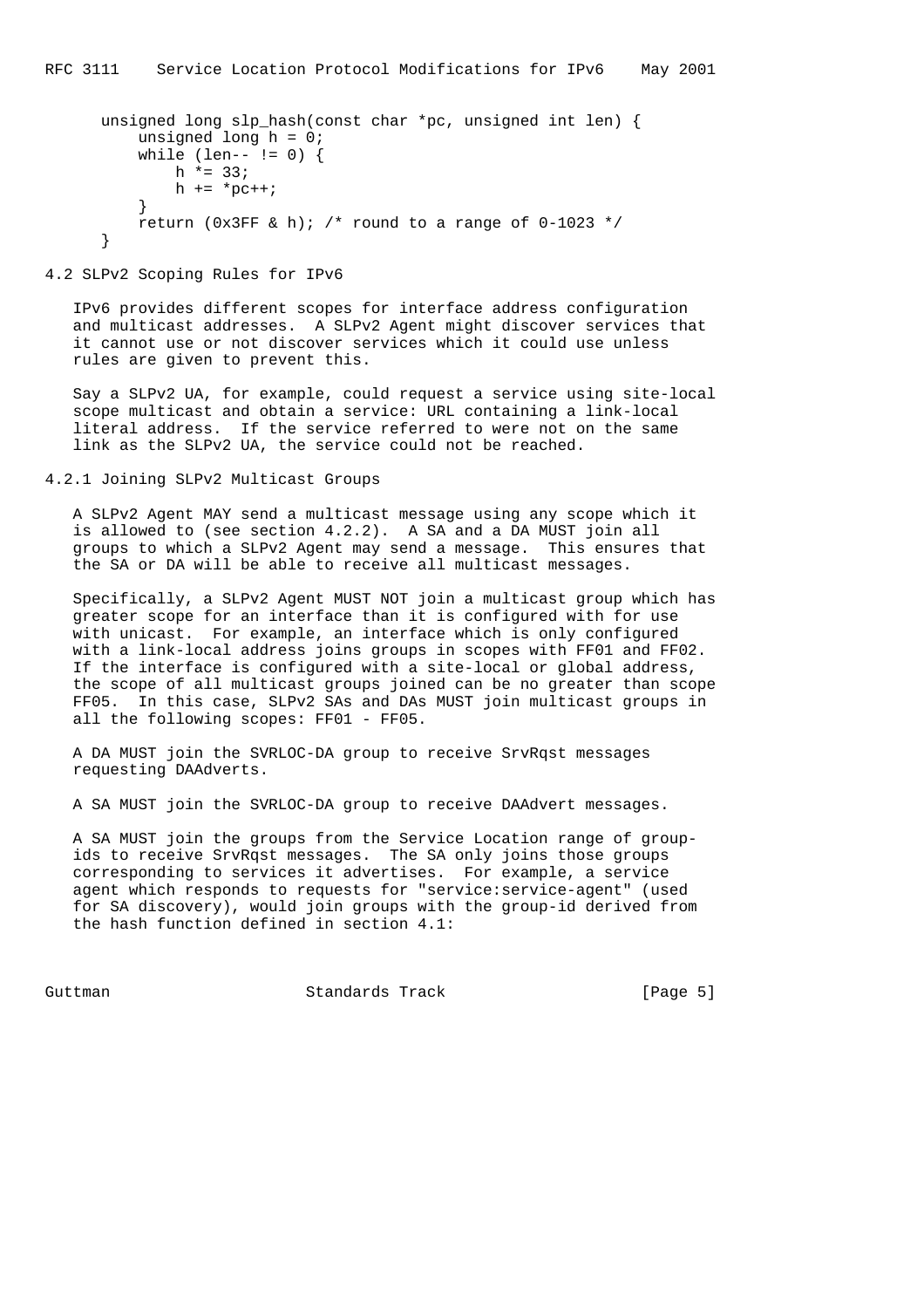group-id to join = slp\_hash("service:service-agent") + base address  $= 0x01d8 + FF0X:0:0:0:0:0:1:1000$  $=$  FF0X:0:0:0:0:0:1:11d8

 The SA MAY join the SVRLOC group in order to receive SrvTypeRqst and AttrRqst messages; these features are OPTIONAL for the SA to implement.

 A UA MAY join the SVRLOC-DA group at any or all of these scopes in order to receive DAAdvert messages.

4.2.2 Sending SLPv2 Multicast Messages

The maximum scope for a SLPv2 multicast message is site-local (FF05).

 Multicast SLPv2 messages are sent using a particular scope. An SLPv2 agent MUST issue this request using a source address with a scope no less than the scope of the multicast group.

 This prevents, for example, a site-local multicast message being sent from a link-local source address.

 A SLPv2 UA with an interface configured with at least one global address could multicast a SrvRqst to any scope up to and including site-local, for instance.

4.2.3 Rules for Message Processing

 SLPv2 SAs and DAs MUST determine which scope a service: URL address is in. This may be possible by examining the URL if it contains a numerical IPv6 address. If the URL contains a host name, the SA or DA MUST resolve that name to a set of addresses.

 A SLPv2 SA or DA MUST NOT respond to a SrvRqst with a service: URL for a service with an address scope less than the request's source address scope. The rules are given in Figure 1, below.

Guttman **Standards Track** [Page 6]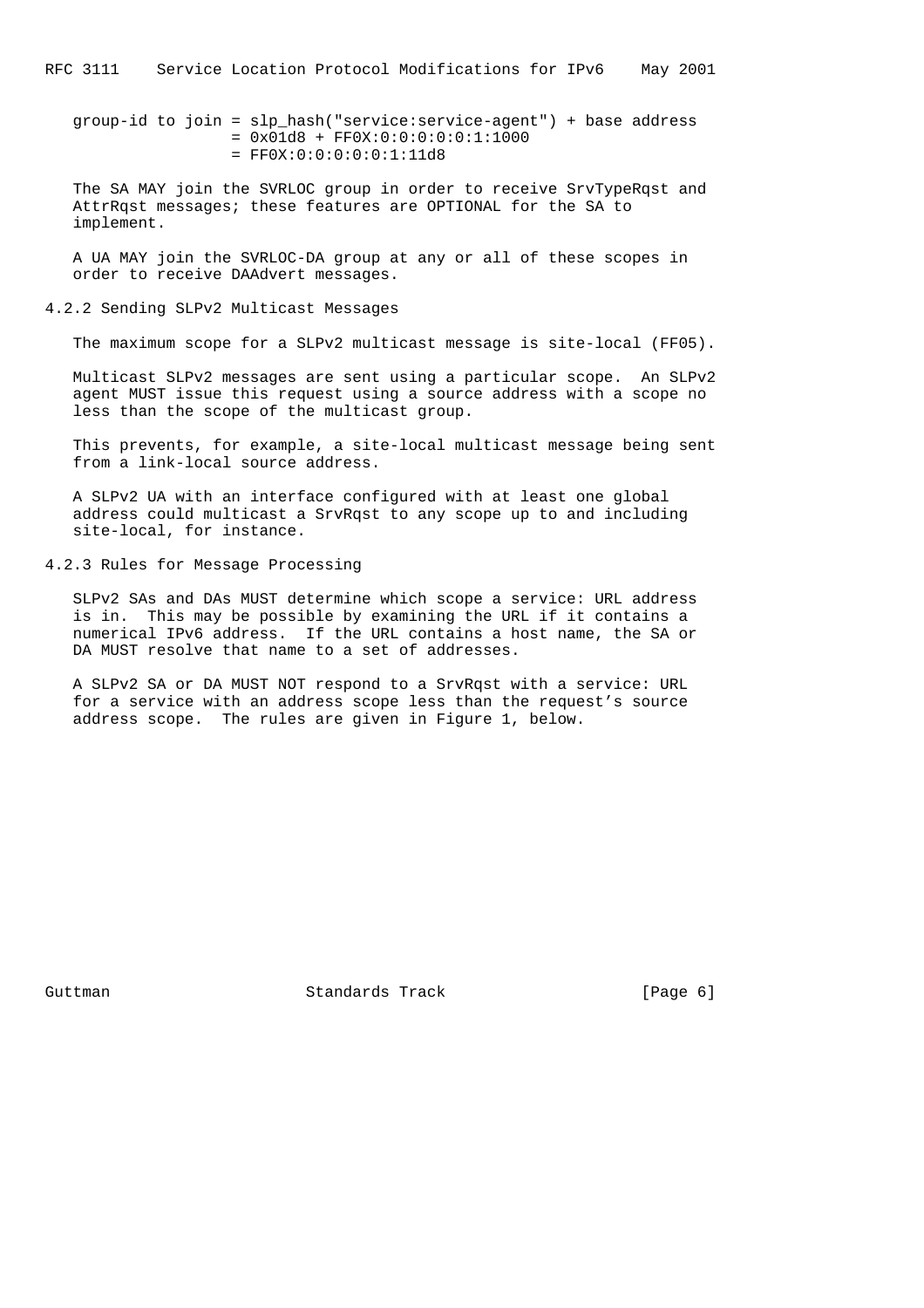|                    |            | Request Source Address Scope |            |         |  |  |  |  |  |
|--------------------|------------|------------------------------|------------|---------|--|--|--|--|--|
|                    |            | Link-Local                   | Site-Local | Global  |  |  |  |  |  |
| Service<br>Address | Link-Local | Respond                      | Drop       | Drop    |  |  |  |  |  |
| Scope              | Site-Local | Respond                      | Respond    | Drop    |  |  |  |  |  |
|                    | Global     | Respond                      | Respond    | Respond |  |  |  |  |  |

Figure 1: Out-of-Scope Rules

 This prevents UAs from being able discover service: URLs for services which cannot be accessed.

## 4.2.4 SLPv2 Agents with multiple interfaces

 A scope zone, or a simply a zone, is a connected region of topology of a given scope. For example, the set of links connected by routers within a particular site, and the interfaces attached to those links, comprise a single zone of site-local scope. To understand the distinction between scopes and zones, observe that the topological regions within two different sites are considered to be two DIFFERENT zones, but of the SAME scope.

 A host which has multiple interfaces attached to different links is by definition is attached to two link-local zones. A host may also be attached to multiple zones of other scopes.

 A SLPv2 Agent MUST NOT propagate service advertisements from one zone to another. Another way of saying this is a SLPv2 SA or DA MUST NOT respond to a request from one zone with service information associated with a service in a different zone.

 The specific implication of these rules is discussed in the sections which follow.

### 4.2.4.1 General rules

 Service Locations (in SrvReg, SrvRply, AttrRst, SAAdvert or DAAdvert messages) whose locations are literal addresses MUST only be sent to SLP agents located on the same zone.

 For example, a service: URL containing a link-local address on link A may be sent in a SLPv2 message on link A, to a link-local destination address only.

Guttman **Standards Track** [Page 7]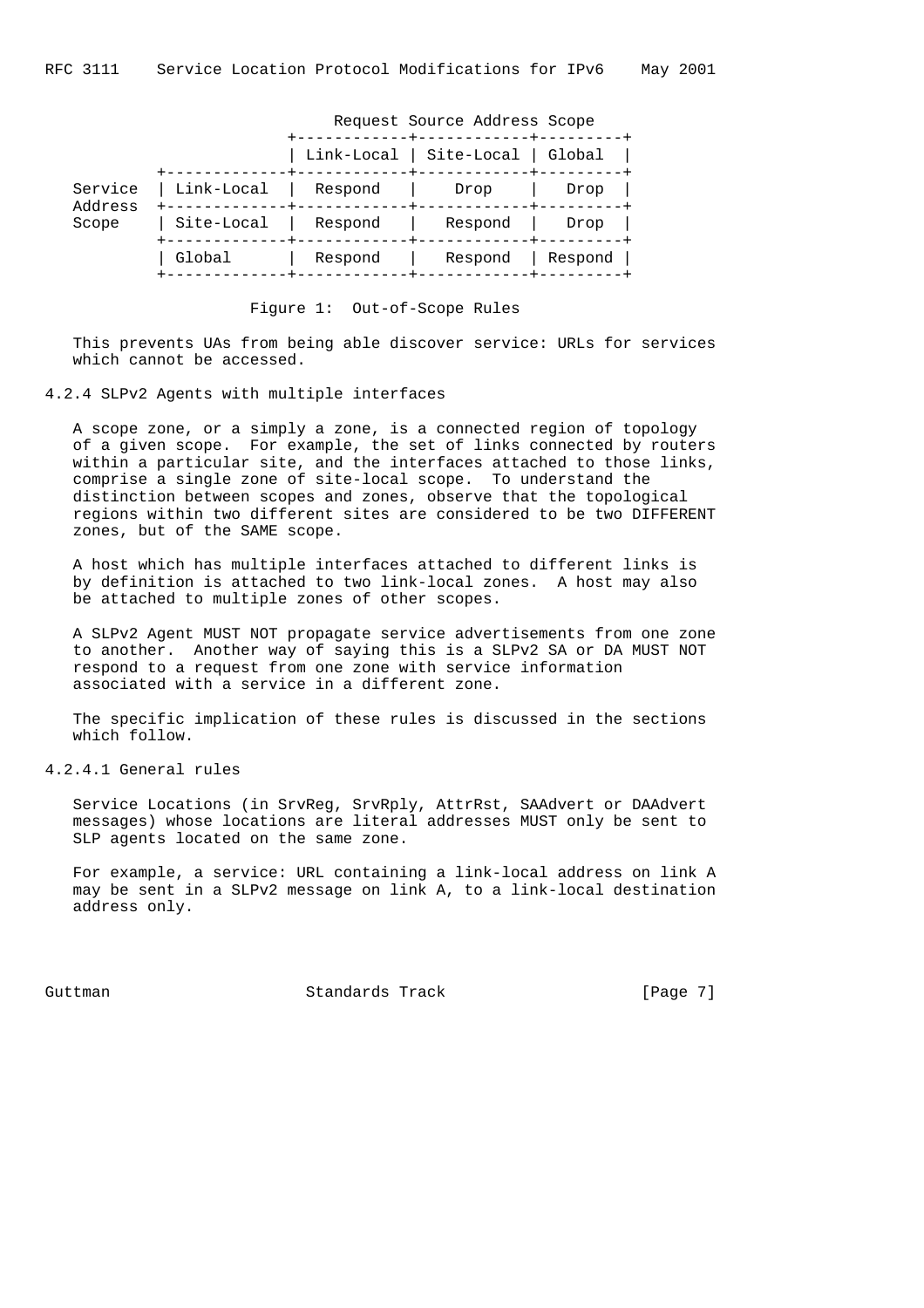Each interface of a multihomed device is potentially on a separate link. It is often difficult to determine whether two interfaces are connected to the same link. For that reason a prudent implementation strategy is to not issue SLP messages containing link-local service locations except on the interface where the service is known to reside.

4.2.4.2 Multihomed UA

 +----+ +----+ +----+ | SA |--------| UA |--------| DA | +----+ Link 1 +----+ Link 2 +----+

(Zone 1) (Zone 2)

Figure 2: Multihomed UA

 In Figure 2 the UA is multihomed. The UA can issue a service request in Zone 1 and discover services on the SA or in Zone 2 and discover services advertised by the DA. For example, if the request is issued from a link-local source address, the SA will only reply with a service available on link 1, the DA only with a service available on link 2.

 The UA MUST use active discovery to detect DAs before issuing multicast requests, as per SLPv2 [2]. The UA MUST issue requests using increasing multicast scopes starting at FF01 and increasing to a maximum scope of FF05, to solicit DAAdvertisements. Note the restrictions in Section 4.2.2.

 If the UA is unable to discover any DAs using multicast discovery, it may issue site-local scope (FF05) or less multicast requests. (Note that the source address of the request must be of at least the scope of the multicast, as described in section 4.2.2.)

 If the UA wishes to discover all services, it must issue requests into both Zone 1 and 2.

4.2.4.3 Multihomed SA

 +----+ +----+ +----+ | UA |--------| SA |--------| DA | +----+ Link 1 +----+ Link 2 +----+ (Zone 1) (Zone 2)

Figure 3: Multihomed SA

Guttman **Standards Track** [Page 8]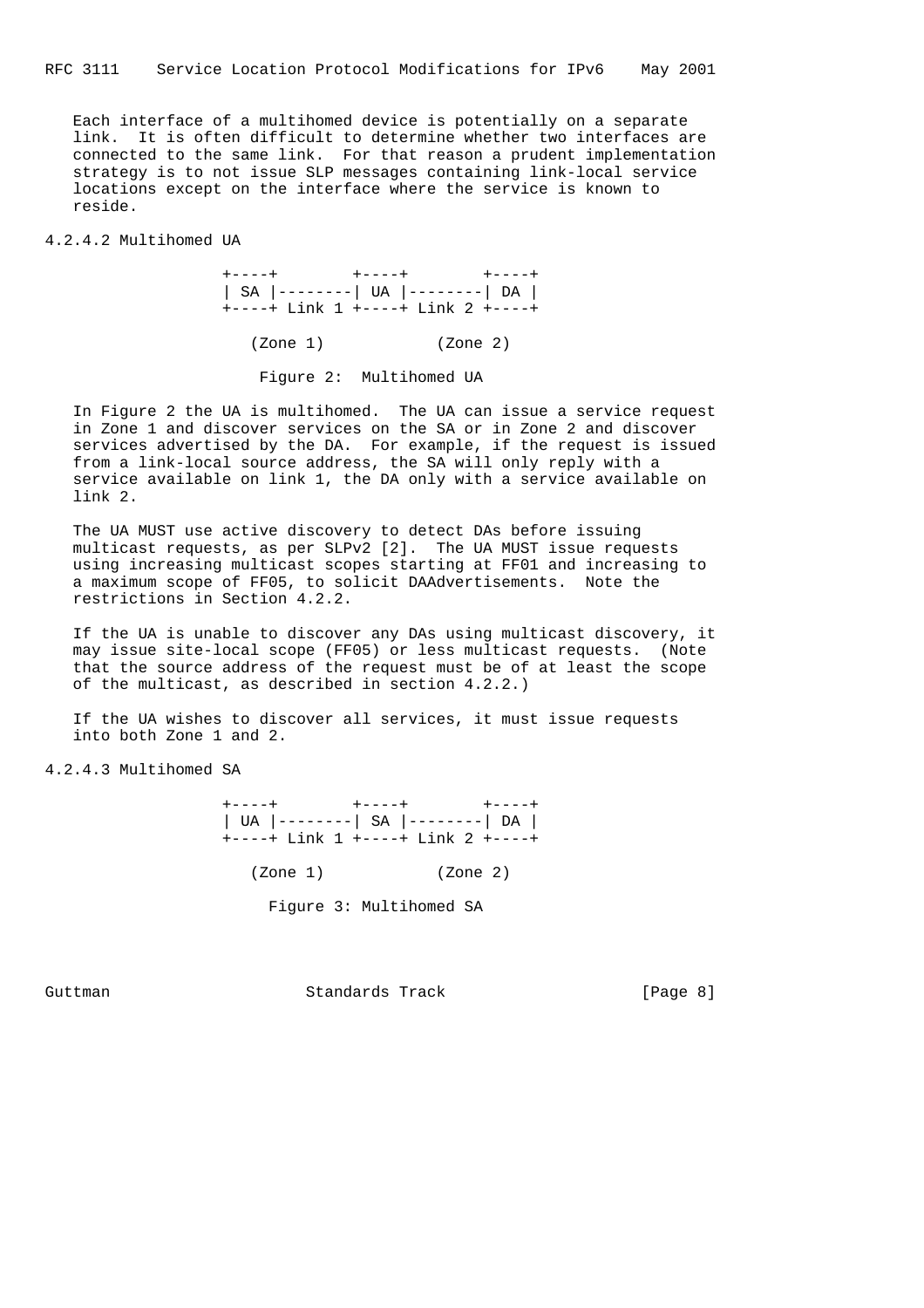In Figure 3, the SA is multihomed. The SA may receive a request from the UA on Link 1 (Zone 1). The SA MUST NOT return service information for services offered on a different zone as a request. For example, the UA could discover services offered in Zone 1 not Zone 2.

 The SA may receive a DAAdvert on Link 2 (Zone 2). The SA MUST NOT send a service registration to the DA for a service which is present in Zone 1. The SA MUST register a service with the DA which is present in Zone 2.

 The SA MUST NOT include an address in a SAAdvert message which is sent on a zone where the address is not valid. For example, the SA MUST NOT send a SAAdvert onto link 2, if the SAADvert contains a service: URL with a literal link-local scoped IPv6 address for Link 1.

 The SA performs active DA discovery, as described in SLPv2 [2]. The SA MUST issue requests using multicast scope FF02 to solicit DAAdvertisements. If the SA has a site-local or global source address, it MUST reissue the request with increasing scopes up to a maximum scope of FF05. Active DA discovery must be attempted in both Zone 1 and 2. This ensures that the SA will discover as many DAs in its scope as possible.

4.2.4.4 Multihomed DA

 +----+ +----+ +----+ | UA |--------| DA |--------| SA | +----+ Link 1 +----+ Link 2 +----+ (Zone 1) (Zone 2)

Figure 4: Multihomed DA

 In Figure 4, the DA is multihomed. The DA MUST keep track of which interface registrations were made on. The DA MUST prevent a registration from the SA which contains a service information valid in one zone from being discovered in another zone. For example, services registered by the SA in Zone 2 would not be discoverable by the UA in Zone 1.

 Care must be taken when issuing DAAdverts. The DA must respond to active DA discovery requests using the same scope as the request. For instance, if the SA issues a SrvRqst message for service type "service:directory" from a link-local source address, the DA MUST respond with a link-local (link 2) source address.

Guttman **Standards Track** [Page 9]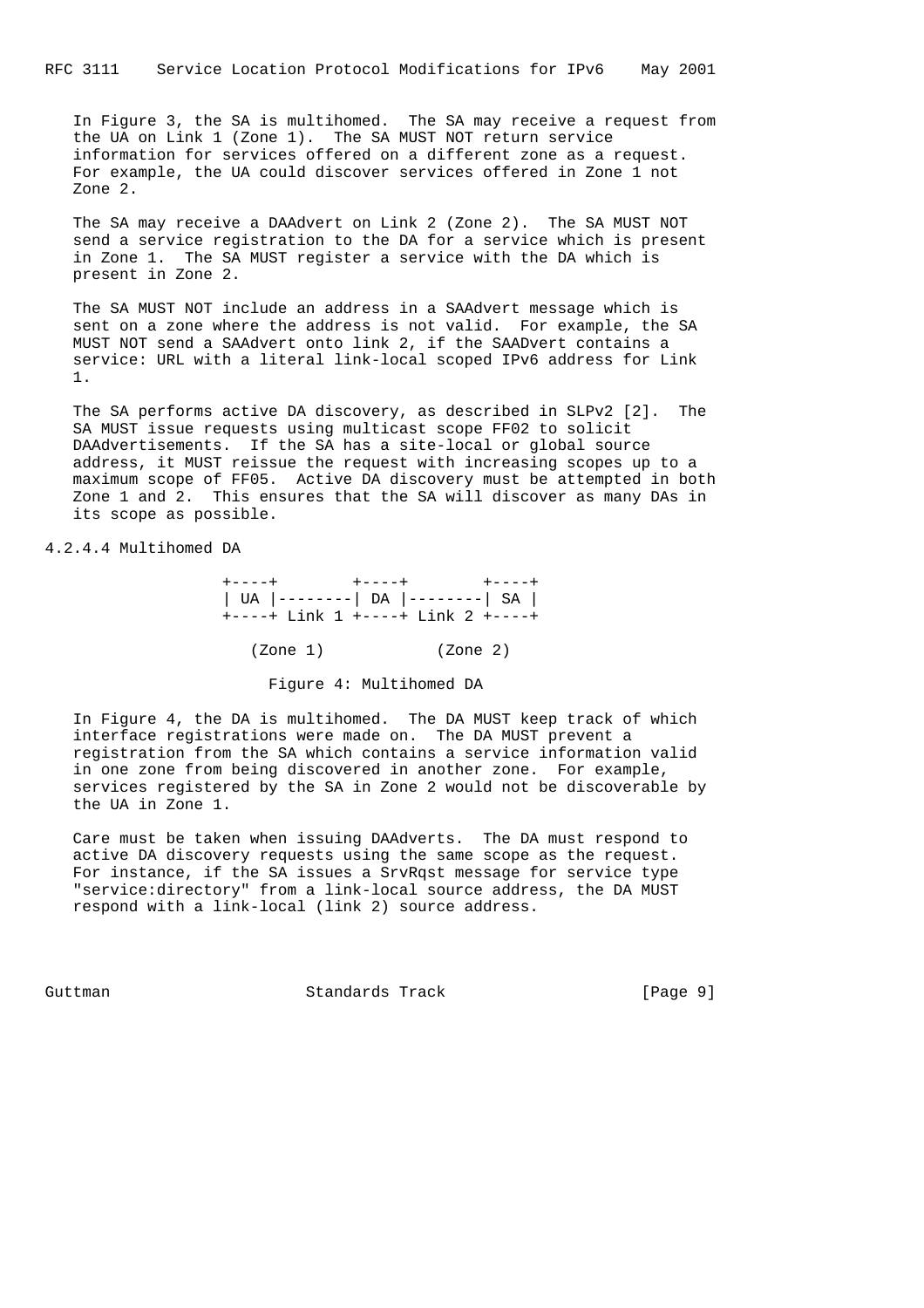The DA MUST multicast unsolicited DAAdverts on each interface using link-local and site-local source addresses, unless it is only configured with a link-local address. In that case, the DA MUST issue DAAdverts with link-local scope only.

 The DA URL MUST contain the address of the greatest scope the DA is configured with in the zone. For instance, if the DA is configured with a link-local, site-local and global address in Zone 2, it would use the global address in the DA URL (as a literal IPv6 address).

5. IANA Considerations

 The IPv6 multicast group-id range FF05::1:1000 - FF05::1:13FF was previously assigned by IANA in RFC 2375 for use by SLP [10].

 This document defines how the range of addresses FF0X::1:1000 - FF0X::1:13FF is used. IANA has assigned this range of addresses for use by Service Location Protocol.

 This document fully defines the multicast addresses that this protocol will use. There is no requirement for the IANA to establish a registry to assign additional addresses.

6. Security Considerations

 User Agents and Directory Agents MAY ignore all unauthenticated Service Location messages when a valid IPSec association exists.

 Service Agents and Directory Agents MUST be able to use the IP Authentication and IP Encapsulating Security Payload for issuing and processing Service Location messages whenever an appropriate IPSec Security Association exists [13].

 SLP allows digital signatures to be produced to allow the verification of the contents of messages. There is nothing in the Modifications for IPv6 document which weakens or strengthens this technique.

# Acknowledgments

 Thanks to Dan Harrington, Jim Wood and Alain Durand, Thomas Narten, Dave Thaler and Erik Nordmark for their reviews of this document. John Veizades contributed to the original version of this document. The hash function is modified from a code fragment attributed to Chris Torek. Text on Scope Zones is taken from writing by Steve Deering, Brian Haberman and Brian Zill.

Guttman **Standards Track** [Page 10]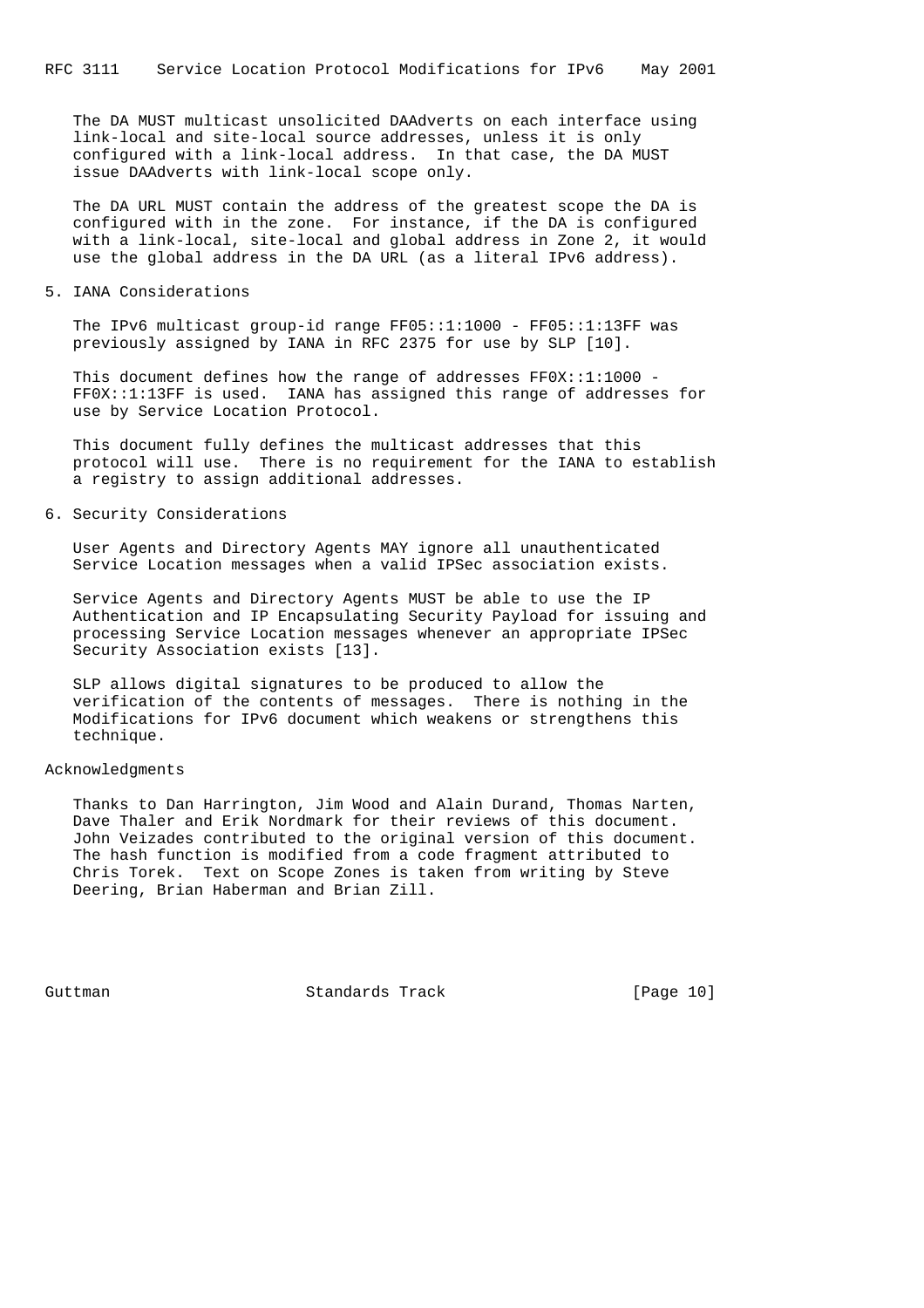#### References

- [1] Bradner, S., "The Internet Standards Process -- Version 3", BCP 9, RFC 2026, October 1996.
- [2] Guttman, E., Perkins, C., Veizades, J. and M. Day, "Service Location Protocol, Version 2", RFC 2608, June 1999.
- [3] Veizades, J., Guttman, E., Perkins, C. and S. Kaplan, "Service Location Protocol", RFC 2165, June 1997.
- [4] Bradner, S., "Key words for use in RFCs to Indicate Requirement Levels", BCP 14, RFC 2119, March 1997.
- [5] Mockapetris, P., "Domain Names Concepts and Facilities", STD 13, RFC 1034, November 1987.

 Mockapetris, P., "Domain Names - Implementation and Specification", STD 13, RFC 1035, November 1987.

- [6] Guttman, E., Perkins, C. and J. Kempf, "Service Templates and URLs", RFC 2609, July 1999.
- [7] Berners-Lee, T., Fielding, R. and L. Masinter, "Uniform Resource Identifiers (URI): Generic Syntax", RFC 2396, August 1998.
- [8] Hinden, R. and B. Carpenter, "Format for Literal IPv6 Addresses in URL's", RFC 2732, December 1999.
- [9] Hinden, R. and S. Deering, "IP Version 6 Addressing Architecture", RFC 2373, July 1998.
- [10] Hinden, R. and S. Deering, "IPv6 Multicast Address Assignments", RFC 2375, July 1997.
- [11] Meyer, D., "Administratively Scoped IP Multicast", RFC 2365, July 1998.
- [12] Yergeau, F., "UTF-8, a transformation format of ISO 10646", RFC 2279, January 1998.
- [13] Kent, S. and R. Atkinson, "Security Architecture for the Internet Protocol", RFC 2401, November 1998.

Guttman **Standards Track** [Page 11]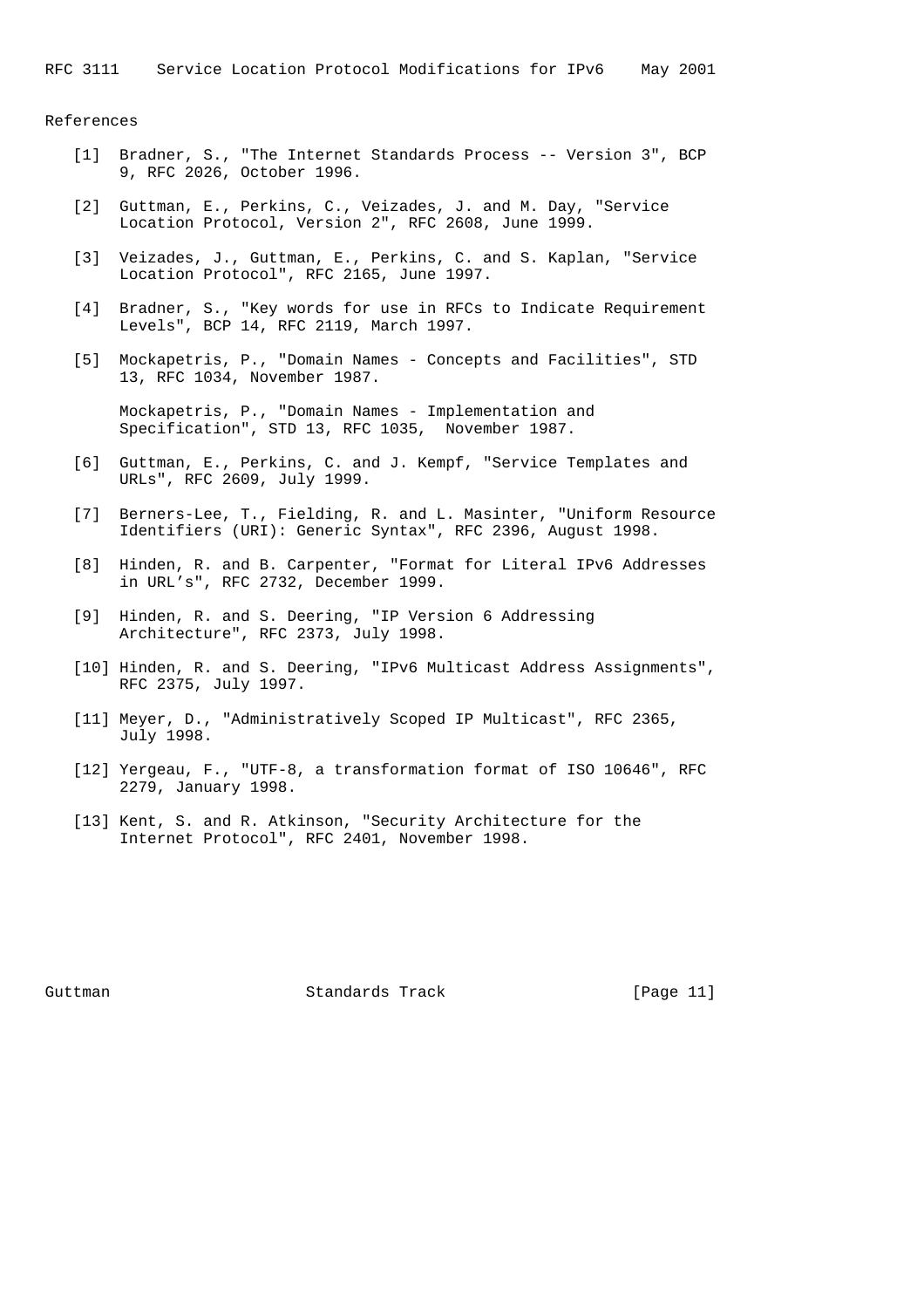Author's Address

 Erik Guttman Sun Microsystems Eichhoelzelstr. 7 74915 Waibstadt, Germany

 Phone: +49 7263 911701 EMail: Erik.Guttman@germany.sun.com

Guttman Standards Track [Page 12]